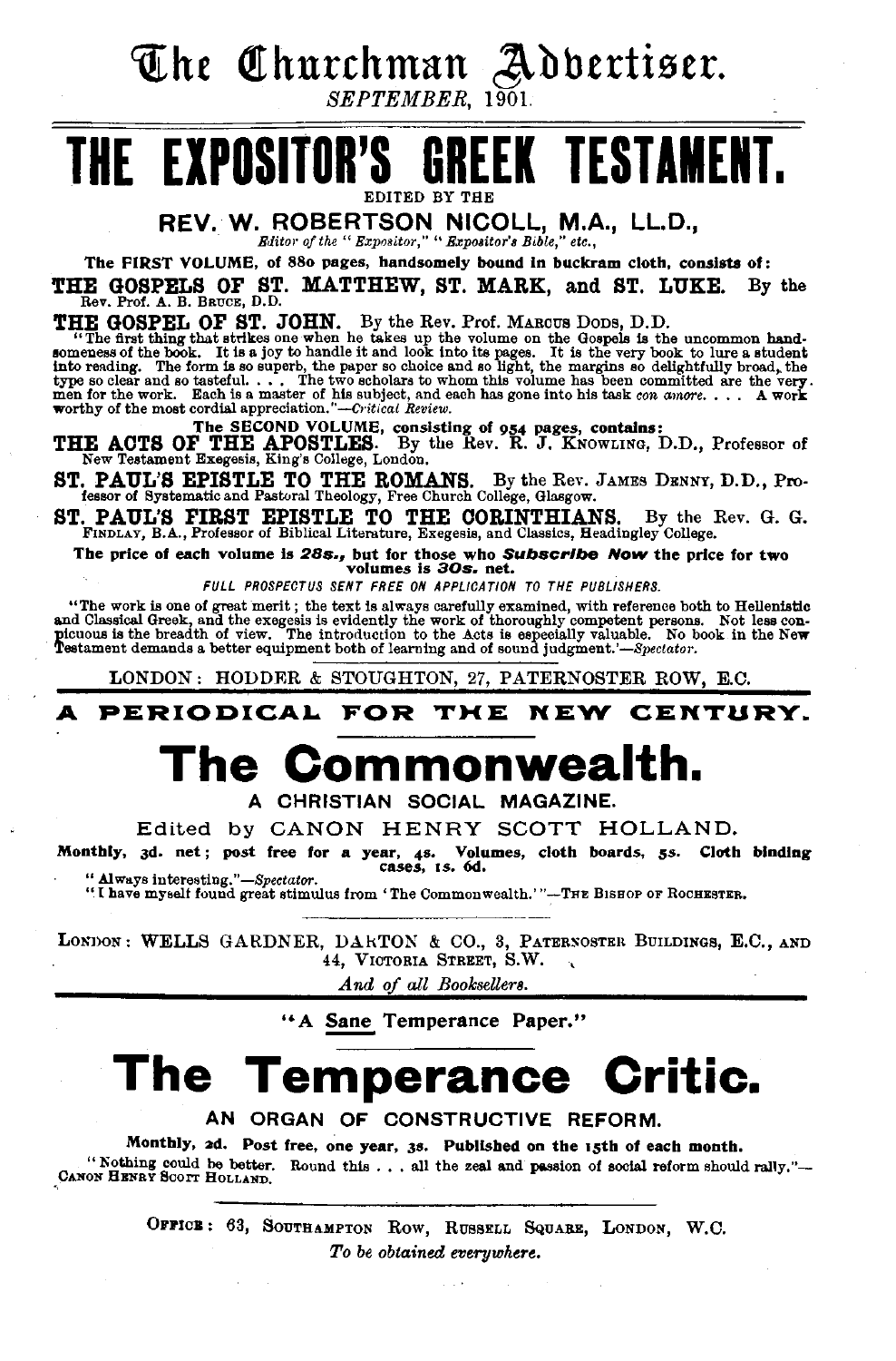

"THE NEWS" inserts domestic wants, 25 words for 1s.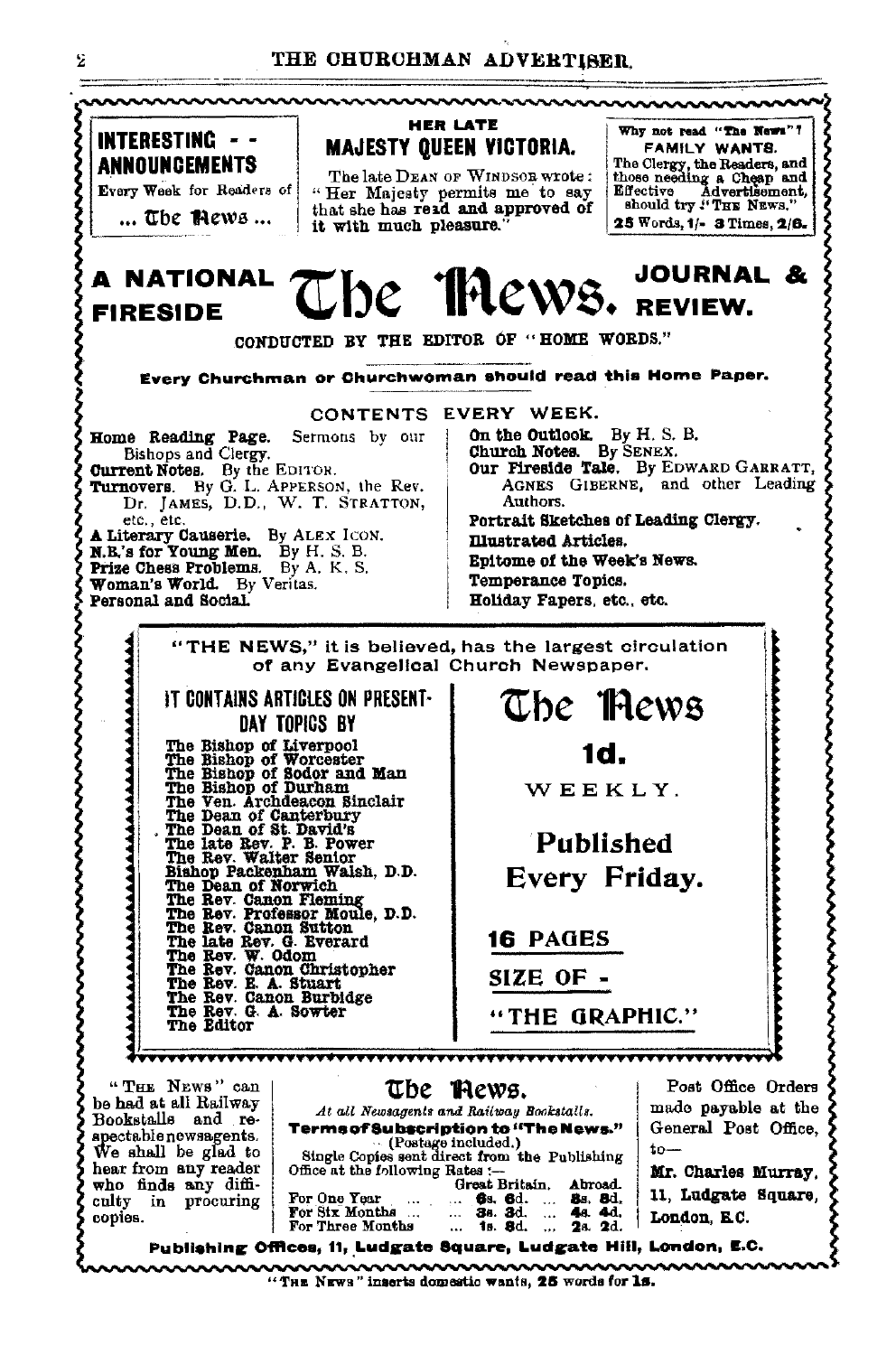# **ELLIOT STOCK'S NEW BOOKS.**

In crown 8vo., cloth, price 6s.

A NEW TRANSLATION OF ISAIAH. With Explanatory Notes and a History of the Life of Isaiah. By Rev. E. FLECKER, M.A.

"The present translation is well done. The notes are concise, clear, and useful, and the life of Isaiah is full and informing."-The Life of Faith.

"A valuable contribution to Biblical knowledge, which will not only appeal to the student, but will be found helpful to all readers of the Old Testament Scriptures."—Newcastle Daily Chronick.

In crown 8vo., cloth, price 2s. 6d.

ON THE PATH OF PROGRESS; or, The National Church and a Needed Porward Movement. By HENRY LATIMER JACKSON, M.A.

In crown 8vo., cloth, price 3s. 6d.

THE VICTORY THAT OVERCOMETH.  $By H. A. D.$ 

In crown 8vo., fancy paper cover, price ls.

RESPONSIVENESS AND COMMUNION with the BLEST.

By the Rev. VINCENT J. LEATHERDALE, M.A., Vicar of East Haddon.

In demy 8vo., paper cover, price 3d.

### **THE CLAIMS OF ROME.** By SAMUEL SMITH, M.P.

" A pamphlet well worth reading, showing the baselessness of the claim of the Pope from a consideration of the early history of the Church, the subsequent growth of Papal demands, the frequent breaking of the succession,

In paper cover, price 2d. each; or 12s. per 100.

THE DOCTRINE OF THE CHURCH OF ENGLAND on Infant Baptism and Baptismal Regeneration. By the Rev. J. FOSTER LEFINE, Vicar of Lamorbey, Kent.

### NEW VOLUMES OF VERSE.

In crown 8vo., cloth, price 2s. 6d.

A BOOK OF VERSES. By Mrs. JAMES GLENNY WILSON, N.Z. Author of "Themes and Variations," "Alice Landor," "Two Summers," etc.

In crown 8vo., cloth, price 2s. 6d.

IN THE LAND OF MAKE-BELIEVE. By OLIVE VERTE, Author of " A Sunset Idyll, and other Poems."

In crown 8vo., cloth, price 3s. 6d. net.

**COLLABORATORS.** And Other Poems. By A. W. WEBSTER.

In crown 8vo., cloth, price 2s. 6d.

SILVER LININGS TO THE CLOUDS OF LIFE; or, Crowns for Crosses. By WILLIAM ALFRED GIBBS.

In crown 8vo., cloth, price 3s. 6d.

**POEMS OF THE RACE.** By MARSTON RUDLAND.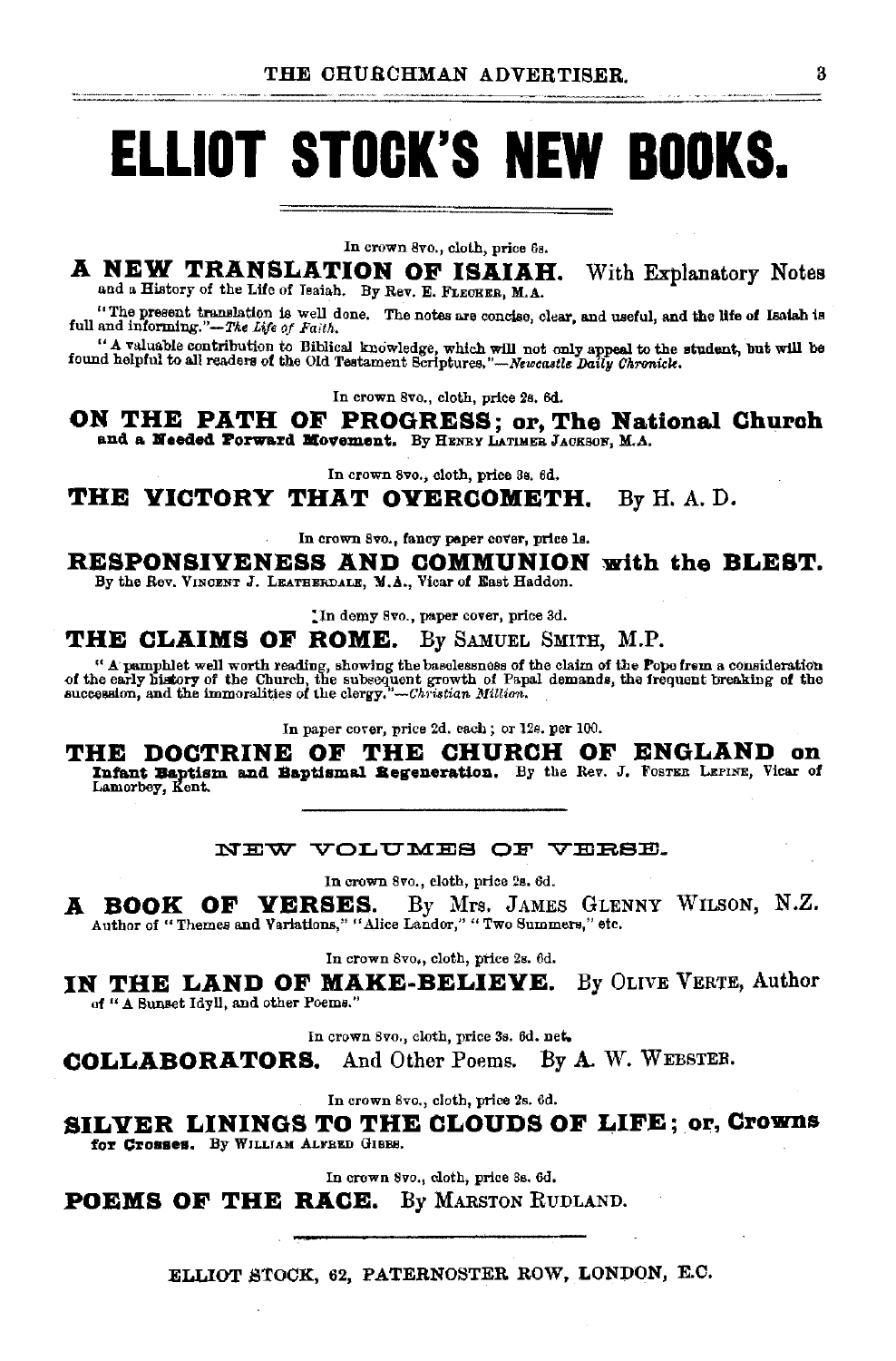# **Elliot Stock's New Publications.**

BY THE LATE LORD BISHOP OF LONDON.

## In foolscap Svo., tastefully printed and bound, price 5s. COUNSELS FOR CHURCHPEOPLE.

THE RIGHT HON. AND RIGHT REV. MANDELL CREIOHTON, D.D.,

*The late Lor<! Bi•hap vf London.* 

SELECTED AND ARRANGED BY J. H. BURN, B.D.  $\degree$  it would be difficult to overestimate the value of a book like 'Gouneals for Churchpeople.' "It would be difficult to overestimate the value of a book like 'Counsels for Churchpeople." Bishop Creighton is invariably clear, sensible, and his manner of treatment is admirably united to the mental bis members and hi

### UNIFORM WITH THE ABOVE.

Tastefully printed and bound. Price 5s., post free.

## **THE LIFE OF CHRISTIAN SERVICE** :

(d) (Book of Devotional Choughts.

From the Writings of F. W. FARRAR, D.D., F.R.S., Dean of Canterbury. Selected and arranged by J. H. BURN, B.D.

" An exceedingly valuable work, full of the choicest gems, brilliant and penetrating. Many a dull hour can be made bright and cheerful by studying the thoughts of the venerable Dean, as depicted in the pages of "The Life

Tastefully printed and bound, gilt top. 5s.

## **NELPS TO FAITH AND PRACTICE:**

### $\cdot$  (H  $\,$   $\,$   $\,$   $\otimes$   $\,$   $\otimes$  of  $\,$   $\,$   $\otimes$   $\otimes$   $\otimes$   $\otimes$   $\otimes$   $\otimes$   $\otimes$   $\otimes$   $\otimes$   $\otimes$   $\otimes$   $\otimes$   $\otimes$   $\otimes$   $\otimes$   $\otimes$   $\otimes$   $\otimes$   $\otimes$   $\otimes$   $\otimes$   $\otimes$   $\otimes$   $\otimes$   $\otimes$   $\otimes$   $\otimes$   $\otimes$

From the Writings of HENBY ... SCOTT HOLLAND, M.A., Canon and Precentor of St. Paul's Cathedral. Selected and arranged by J. H. BURN, B.D.

"It will greatly please the admirers of the orator and preacher, and gratify his friends as a remembrance of his deeds of kindness." --Churchwoman.

There is not a page which does not contain a helpful thought or an inspiring message."-Quiver.<br>"A very charming book of devotional readings."-Bristol Mercury.<br>"A volume of reflections which will certainly prove helpful to *Gazette.* 

"We can recommend the book to those who have but little time for devotional reading."-Ohurch *Review.*   $"$  The book will prove very useful for short Lenten readings."- $Pilot$ .

**SECOND** EDITION.-In foolscap 8vq., tastefully printed and handsomely bound, price 5s.

## **HELPS TO GODLY LIVING:**

### (J. Gook of Devotional Choughts.

From the Writings of the Right Honourable and Most Reverend FREDERICK TEMPLE, D.D., LORU ARCHBISHOP OF CANTERBURY. Selected and arranged, with His Grace's permission, by J. H. BUBN, B.D.

We shall be surprised if this quiet little book does not do a solid amount of good on these lines. Church men will receive it with a cordial welome."—Guardian,<br>men will receive it with a cordial welome."—Guardian, the pre

value."-Family Churchman.<br>"A good and suitable aid to meditation."-Church Family Newspaper.<br>"The work is likely to prove a helpful addition to devotional literature."-Aberdeen Journal.<br>"It is a beautiful book. The best po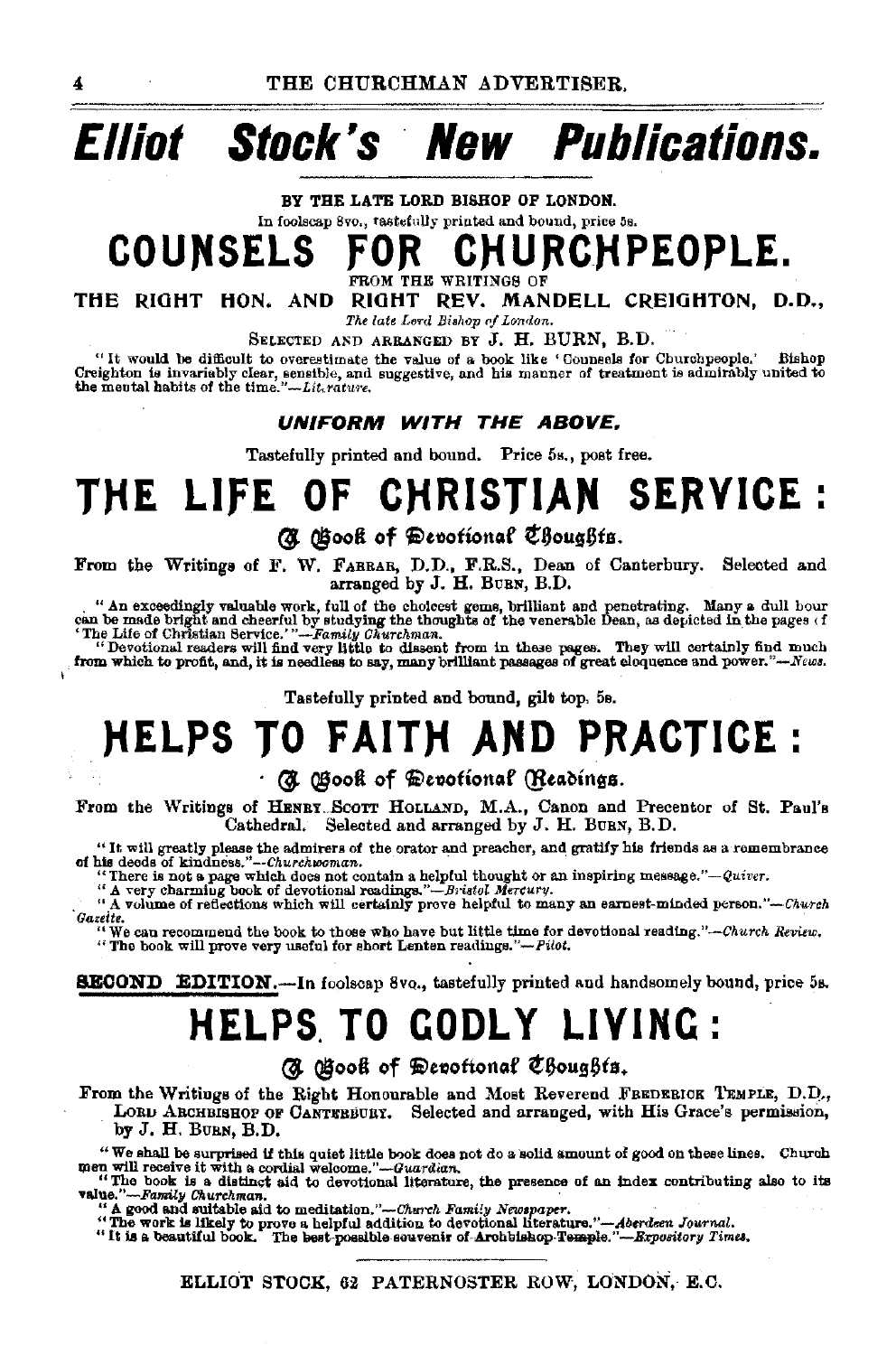# ELLIOT STOCK'S REGENT PUBLICATIONS.

NEW VOLUME OF SERMONS BY THE DEAN OF ELY. In crown 8vo., cloth, with a portrait of the Dean, price 6s.

## PRO PATRIA.

## Sermons on Special ®ccastons tn :£nglanl> ant> Bmetica.

By CHARLES WILLIAM STUBBS, D.D., Dean of Ely.

''This book deserves to be widely read and pondered over, and to form the model for many more sermons than it is likely to do,"-*-Churchwoman*.<br>"An interesting volume. The sermons are robust and liberal in tone, and deal w

The sermons are robust and liberal in tone, and deal with questions of living interest."-Glasgow Herald.

"The volume altogether is fresh and stimulating reading, and may be recommended to both those who do and who do not accept Dr. Stubbs' advanced social teachings."

*Sheffield Independent.* 

In crown 8vo., cloth, price 3s. 6d.

## Tombs or Temples?

### ADDRESSES TO MEN AND WOMEN. By the Venerable ARCHDEACON MADDEN (Liverpool).

"These shrewd, wholesome and straightforward addresses are good to read. and were, no doubt, still better to hear. The book is sure to do good to the classes for whom it is intended, and may be read with profit by many who work as teachers or preachers among them."-*Churchman.* 

"The book is a quarry in which anyone who wishes to arouse attention may well dig for thought."-Church Family Newspaper.

"For plain, common·sense, practical speaking, these sermons are most valuable. The Ulus· trations are well selected from the common everyday events of *life.''-Church Bella.* 

"A collection of spirited addresses."-Church Gazette.

In crown Svo., Cheap Edition, price 2s. 6d.

WITH PHOTOGRAPHIC PORTRAIT.

THE LIFE WORK OF EDWARD WHITE BBITSOB, D.D.,

SOMETIME ARCHBISHOP OF CANTERBURY.

By J. A. CARR, LL.D., Vicar of Whitechurch, and Canon of Christ Church, Dublin.

"A careful and accurate collection of facts regarding one who has every claim to be considered as not the east among the successors of St. Augustine." $-$ Church Gazelle.

"The writer has given us a very excellent and appreciative sketch of Dr. Benson's career."-Church Family

*Newspaper.*<br>
"We can commend it to any who desire a succinct account of a laborious and beautiful life."-Irish<br>Bccleriastical Gazette.

In crown 8vo., cloth, price 3s. 6d.

CHURCH 'QUESTIONS.

 $^{p}$  *S*ting the Substance of Six Sermons Preached in the Autumn of 1898, at

St. John's Church, Paddington.

By GILBERT KARNEY, Vicar.

Eyer South 2 Charters, processing F. Victor.<br>"The contents of this book display evidence of intimate acquaintance with the historical bearings of the<br>doctrines involved, and the reader is presented with a comprehensive vie

LONDON: ELLIOT STOCK, 62, PATERNOSTER ROW, E.C.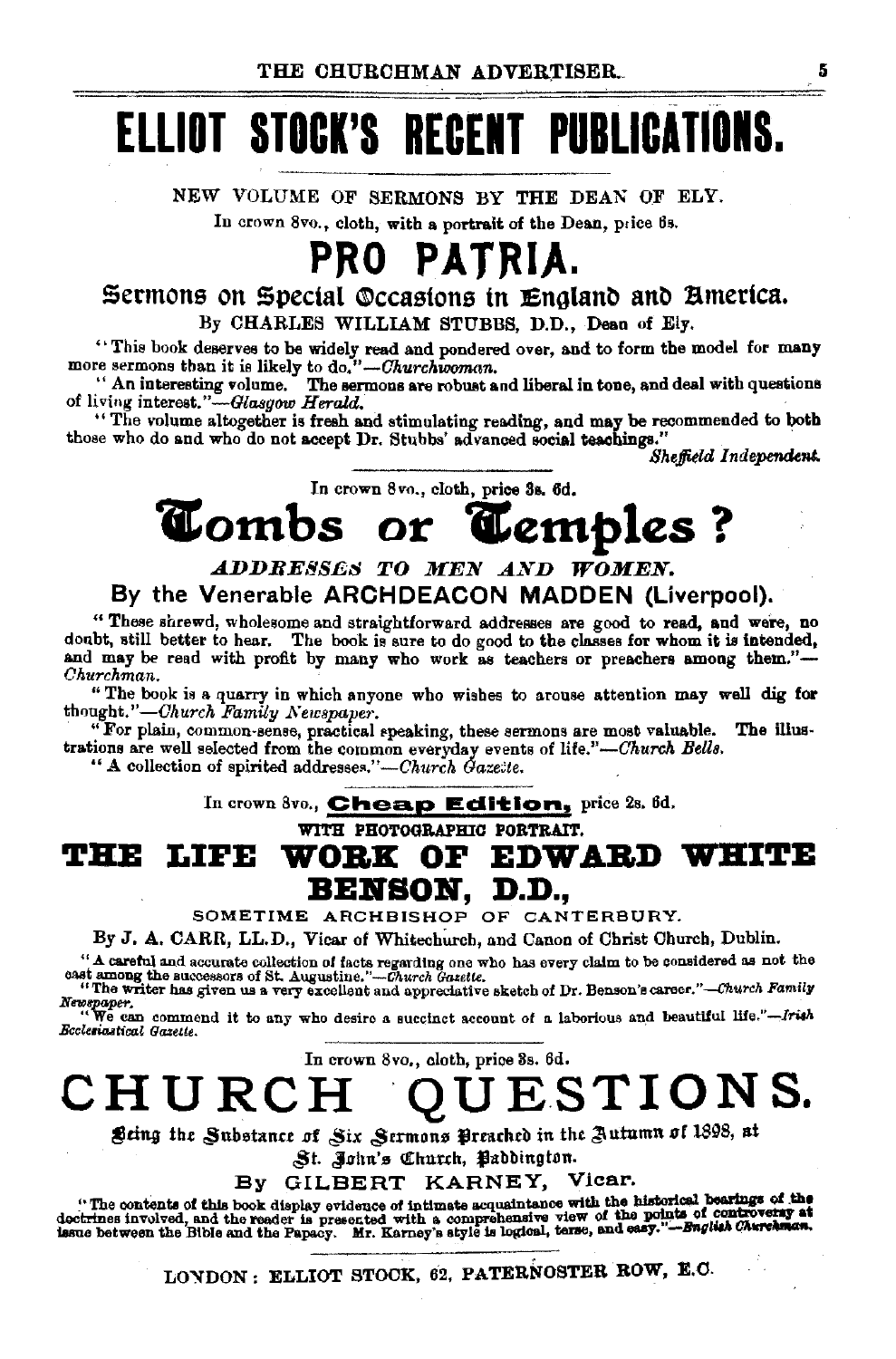Now READY. Price 2s. 6d. net.

## **EA TINO THE BREAD OF LIFE.**

A Study of John vi. 30, etc., and its Relation to the Lord's Supper.

### By WERNER H. K. SOAMES, M.A.,

*Vicar of St. George's, Greenwich.* 

"An exhaustive treatise on the remarkable discourse in John vi. 30, etc. For theologians it is perfect, and ought to be widely circulated to ordination candidates and in colleges," $-\vec{N}$ ews.

"It is emphatically a most valuable addition to the Protestant literature on the great subject (of the Lord's Supper), and a work that should be very carefully read and assimilated." $-Rock$ .

"No studious reader can fail to follow with interest the close argument and analytical exposition."-Dundee Advertiser.

"The treatise evinces a spirit of deep piety and thoroughly loyal recognition of the supreme authority of the sacred Scriptures."—*English Churchman*.

"'The book should be a perfect mine for all who desire to know the utmost that can be said in condemnation of transubstantiation or anything approaching to *it."-Elgin Courant.* 

"A study of the meaning and bearing of the sixth chapter of St. John. It bears the mark of true scholarship-reverence for truth, patience to discover it, reserve in expressing it."-*Expo8itory Times.* 

ELLIOT STOCK, 62, PATERNOSTER ROW, LONDON, E.C.

"Not Sunday-School Teachers only, but those in any department of teaching who may occasionally be at a loss for the wherewithal to point a moral or adorn a tale, will find this book a *boon."*—*Star.* 

TWELF'fH EDITION. Handsomely printed and bound in cloth, price 5s.

## **TOOLS FOR TEACHERS.**  Compiled and, arranged by WILLIAM MOODIE.

A COLLECTION OF

Bnecdotes, HIustrations, Legends, etc., Equal Ton The USE OF PREACHERS, TEACHERS OF

SUNDAY SCHOOLS, BIBLE GLASSES, AND BOYS' BRIGADES, AND GENERALLY OF

ALL ENGAGED IN THE MORAL AND RELIGIOUS TRAINING OF THE YOUNG.

"This collection Is the work of a practicel teacher, and one of its advantages is, that it has been compiled chiefly for Sunday-school teachers."-Church Sunday-school Magazine.

<sup>&</sup>quot;It will be found that the stories and extracts illustrate moral rather than dogmathe points, and the anecdotes have, as a rule, been wisely left to point their own morals."—Guardian, "from surface the parameter of the so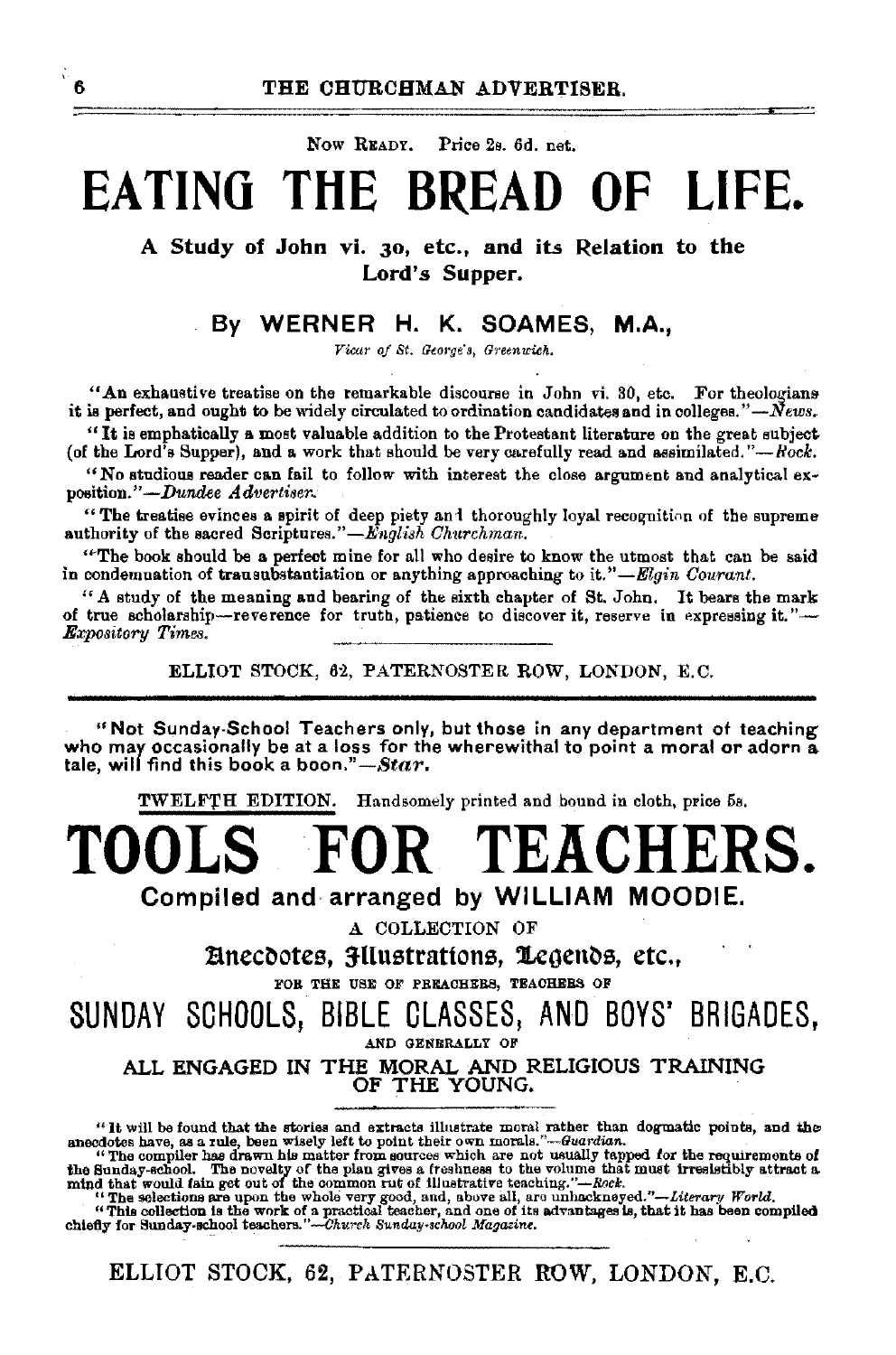### EDUCATIONAL.

## DOVER COLLEGE.

headmaster: REV. W. C. COMPTON, M.A.

HIBITIONS (£20) for Sons of Clergy. Full Fees, £80. Recent Successes include I Six Scholarships (open) at Oxford and Cambridge. Nineteen out of twenty-one passed direct, first try, into Woolwich and Sandhurst.

Every Boy has a separate Bedroom. SEPARATE JUNIOR SCHOOL FOR BOTS UNDER THIRTEEN.

#### **WORCESTER** KING'S **SCHOOL. CATHEDRAL**

Head Master: Rev. W. H. CHAPPEL, M.A.,

Formerly Scholar of Worcester College, Oxford, and lately Assistant and House Master at Mariborough College.

First-Grade Endowed School. Public School Education at moderate cost. Twenty King's Scholars receive Tuition Free. Election annually in November. Valuable Exhibitions at the Universities. Spacious modern Boarding House. Healthy Site. Special Terms to sons of Clergy.

For Prospectus and Honour List apply, THE HEAD MASTER, SCHOOL HOUSE, WORCESTER.

#### GRAMMAR *Aventry SCHOOL.*

Founded A.D. 1600.

PUBLIC SCHOOL EDUCATION at moderate cost. Resident staff of University Graduates in Honours.<br>Entrance scholarships. Special terms for sons of clergy and medical men. Sound Church teaching.<br>Healthy situation, 800 feet above Fives' Court. Experienced Matron.

Entrance Scholarship for Sons of Clergy naturally reducing Fees.

For Prospectus apply: REV. H. JOHNSON. Head Master.

## WARWICK SCHOOL.

HEAD MASTER : Rev. R. PERCIVAL BROWN, M.A., LATE SCHOLAR OF TRINITY COLLEGE, CAMBRIDGE.

#### £60. Fees.

THE School was chartered by Edward the Confessor. Buildings entirely modern on beautiful and healthy country site. Chapel, Gymnasium, Sanatorium, Workshop, Fives' Court, Bicycle House, etc. Excellent boarding-houses for ov and Navy classes. Leading Exhibitions of £50. Bove may enter the Junior House from the age of eight.

## THE FERNS, 133, GREEN LANES, N.<br>(Near Highbury New Park, London.)

MRS. WATKINS (successor to the MISSES BIECHALL) receives a limited number of RESIDENT PUPILS I. Large Staff of highly-qualified Teachers. Home comforts and loving care, combined with a high-class The magnitude of the magnitude of the magnitude of the magnitude of the magnitude of the state of the state of the state of the state of the state of the state of the state of the state of the state of the state of the sta to Clergymen, Parents, etc.

SPECIAL ARRANGEMENT FOR ENTIRE CHARGE OF PUPILS FROM ABROAD.

#### CHEAP AND EIGHTH EDITION. NOW READY.

In demy 12mo., tastefully printed and bound, 1s. 6d. post free.

#### **NOTES BOYS** (and their Fathers) on Morals, Mind, and Manners. By "AN OLD BOY."

"The advice is simply excellent. It is practical, minute, and although high-toned, not too stringent." -Literary World.

"The teaching is high-principled, liberal-minded, and drawn from practical experience."-Christian World. "An admirable little volume, full of sound sense and wise suggestions, plenty of sympathy, with wholesome liberty."-Daily News.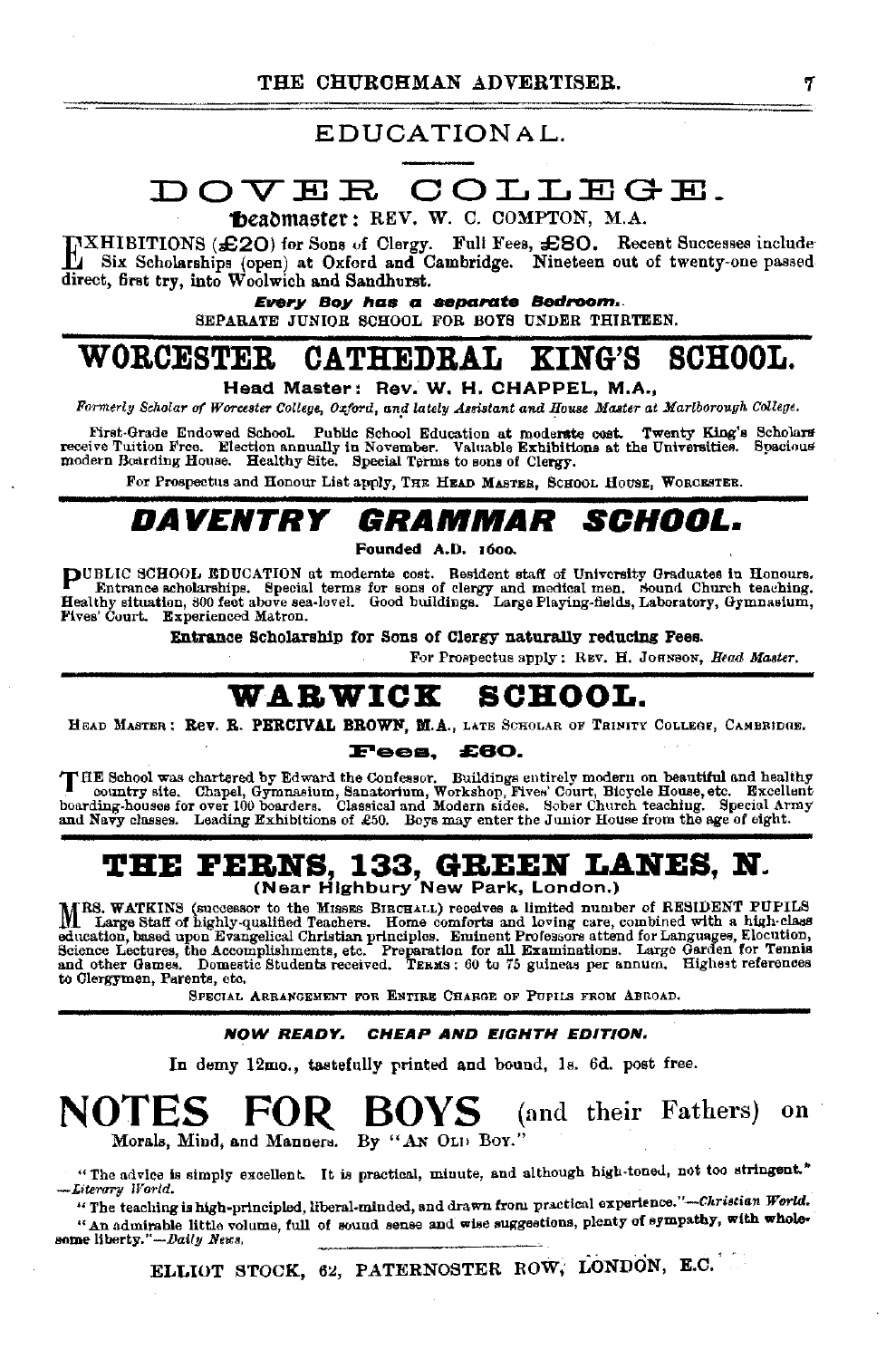# The Mational Protestant Church Union.

To Promote the Principles of the Reformation as set forth in the Praver Book and Articles of the Church of England.

President-W. D. CRUDDAS, Esq. Chairman-The Rev. Prebendary H. W. WEBB-PEPLOE, M.A. Treasurer-T. VICTOR BUXTON, Esq., J.P. General Secretary-Sir C. ROBERT LIGHTON.

The Committee EARNESTLY APPEAL for the INCREASED SUPPORT of 1.000 NEW MEMBERS to enable them to extend the publication and lecture work of the Society. Full particulars of the Society's objects and operations and terms of membership can be obtained on application to the Secretary,

### OFFICES OF THE UNION.

324. REGENT STREET. LONDON. W.

FOURTH EDITION.--New Volume of Sermons by CANON WILBERFORCE. In crown 8vo., handsomely printed and bound in cloth, gilt lettered, price 5s.

By BASIL WILBERFORCE, D.D., Canon of Westminster, Chaplain to the Speaker. Select Preacher before the University of Oxford.

"They are thoughtful and carefully-reasoned sermons on some of the most important phases of theological belief, written in the spirlt of what the author terms the 'Theological-forwards' school of thought of our day, with Church Family Newspaper.

"They are vigorous, and frequent poetical quotations impart a flavour of literary effect. If well delivered, we can quite understand the appreciation which requested their author to publish them."-The Times.

In large 8vo., handsomely bound in cloth gilt, price 10s. 6d.

### THE DUAL LAND

(Being a Coffection of Qerses from Many Sources for the Great Samily of fhose mho have been, mho are, and mho map be (Bereaved.

"The Dual Land' is, it is believed, the largest and most representative collection of poems on the subject of the future life. It contains examples of the writings of authors of all ages and lands, and furnishes, in a cla

utilised for the purpose in view."-Spectator.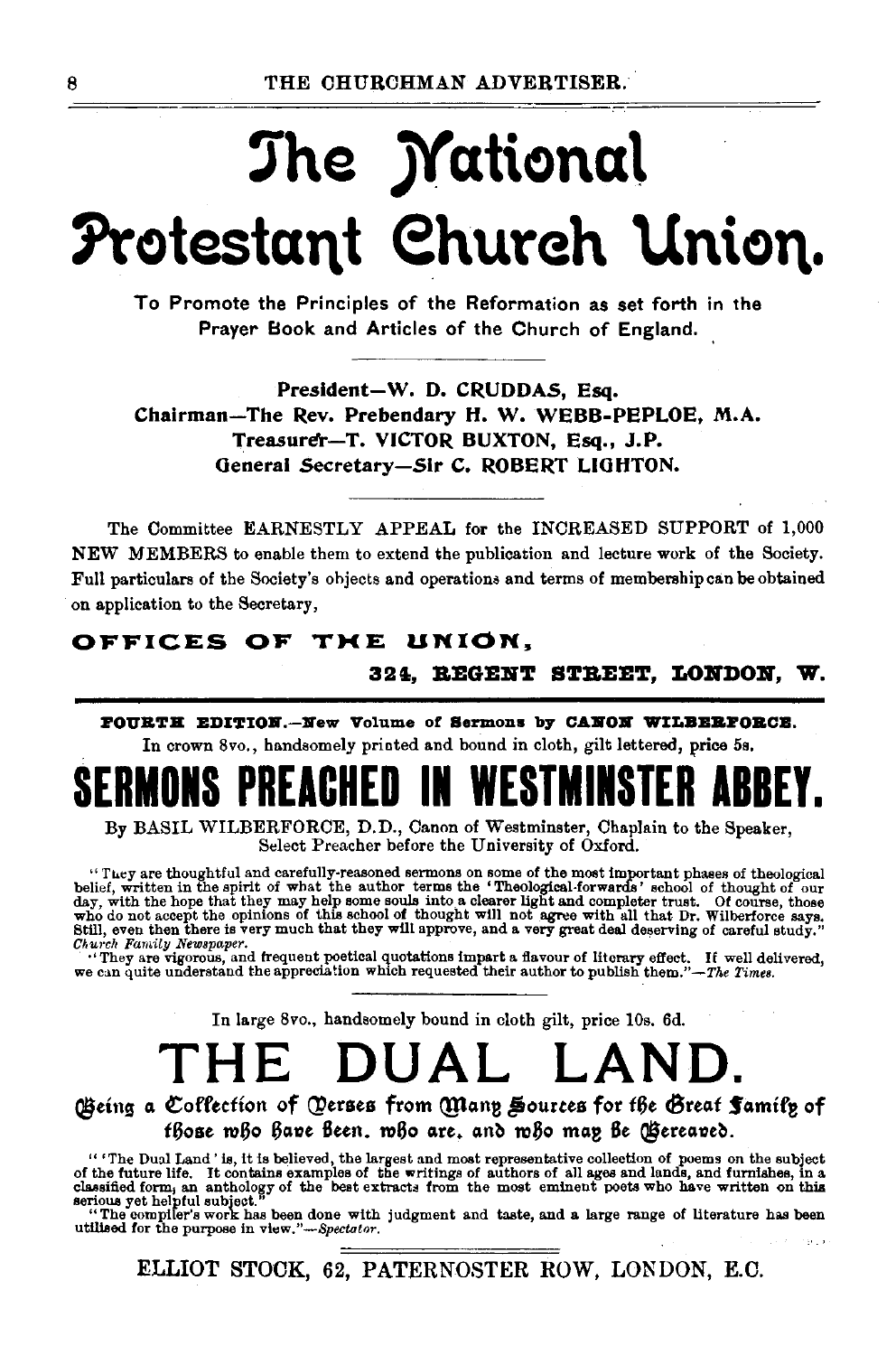The Rev. Prebendary W. H. PEPLOE writes: "Very heartily do I commend the EVANGELICAL ALLIANCE to the Christian public. It binds together the Christians of different denominations with a bond of brotherly love and good will towards all men, which is most essential in these days of division; and where brethren have been suffering for Christ's sake in different parts of the world, it has done a remarkable work in calling attention to their wrongs, and in moving the arm of authority in different lands to stay the persecutions and give liberty to the sufferers. I earnestly commend the ALLIANCE to the attention of Christians in the hope that they will support it LIBERALLY with their gifts and prayers."

The Rev. Prof. H. G. C. MOULE writes: "It is a pleasure to send to the ALLIANCE a cordial message of 'yood tuck in the name of the Lord.' May the noble wish of the ALLIANCE be carried on with more power and with richer results than ever! May our Master use it more than ever to draw His servants together across their minor and temporary demarcations, and may He employ their union of life, of witness, of influence, and of combined prayer, for His holy ends! I thank Him for the existence of a work so truly according to the tenor of His own High-priestly Prayer for unity in the Father and the Son."

PLEASE WRITE TO THE SECRETARY, 7, ADAM STREET, STRAND, W.C.

TO COMPLETE THE GOOD SAMARITAN A NATIONAL APPEAL. URGENT. WORK OF THE "LIBERATOR" FUND. RELIEF Patron-H.R.H. PRINCE CHRISTIAN

A further £10,000, or 200,000 shillings, still urgently needed to give relief to hundreds of aged, destitute, and a fillucted victims of the great "Liberator" fraud, who were taught and trained bin habits of temperance and old age. Ninety per cent. of these sufferers are members of some section of the Christian Church.

"Bear ye one another's burdens, and so fulfil the Law of Christ," There are 3.014 cases on the Books of the Fund, of whom 1,548 are Widows or Spinsters. 324 are over 70 years of age, 233 are over 80 years of age, 1,486 are over 60 years of age. Deaths through the disaster over 400.

#### 'HE BITTER CRY FOR HELP

is still coming to the Committee from sufferers who have bravely borne with their difficulties, till slekness or 18 SEU coming to the commutee from subseters who have bravely both to with their dimensions, and argest desituation has compelled them to apply. £10,000 required for new and urgent cases, Cheques and P.O.'s should be made

## SCRIPTURE READERS' SOCIETY FOR IRELAND.

This Society continues to spread the Word of God in the homes of the people, and never found a more open door; but

### PUNDS ARE MUCH NEEDED TO EXTEND THE WORK.

Contributions will be thankfully received at the Offices, 27, LOWER PEMBROKE STREET, DUBLIN; 9, PATERNOSTER ROW, LONDON; and at the Office of the "CHRISTIAN," 12, PATER-**NOSTER BUILDINGS LONDON.** 

REV. J. O. GAGE DOUGHERTY, M.A., Secretary and Joint Treasurer.

### **ROTESTANT REFORMATION SOCIETY.**

The OLDEST Church Society for the Maintenance of the Religious Principles of the Reformation. The ONLY Mission to Roman Catholics in England.

(Established 1827.)

**MISSIONARY.** EDUCATIONAL, **FVANGELISTIC.** 

Resident Missionaries to Roman and Ritualistic Centres.

Sermons and Lectures by the Bev. C. H. H. WRIGHT, D. D., M.A., Ph. D., Clorical and General Superintendent.<br>Educational Lantern Lectures on Church History by the Organizing Secretary, WALTER A. LIMBRICS.

Cheap effective literature dealing with subjects of present importance.<br>Donations, Subscriptions, or requests for Lectures or Sermons should be addressed to the Secretary.<br>
Funds are Urgently Needed.

WALTER A. LIMBRICK, Secretary, 62, Berners Street, London, W.



**The OLDEST Scolety**<br>Which has for its object the UNION OF ALL PROTESTANTS in maintaining the Scriptural Principles of

Having an ILLUSTRATED Protestant Monthly Paper, post free to Members. A copy of the current issue will be sent GRATIS on application.

Contributions in support of the general work of the Protestant Alliance will be thankfully received by S. W. BRETT, SECRETARY, 430, STRAND, LONDON W.C. in dorming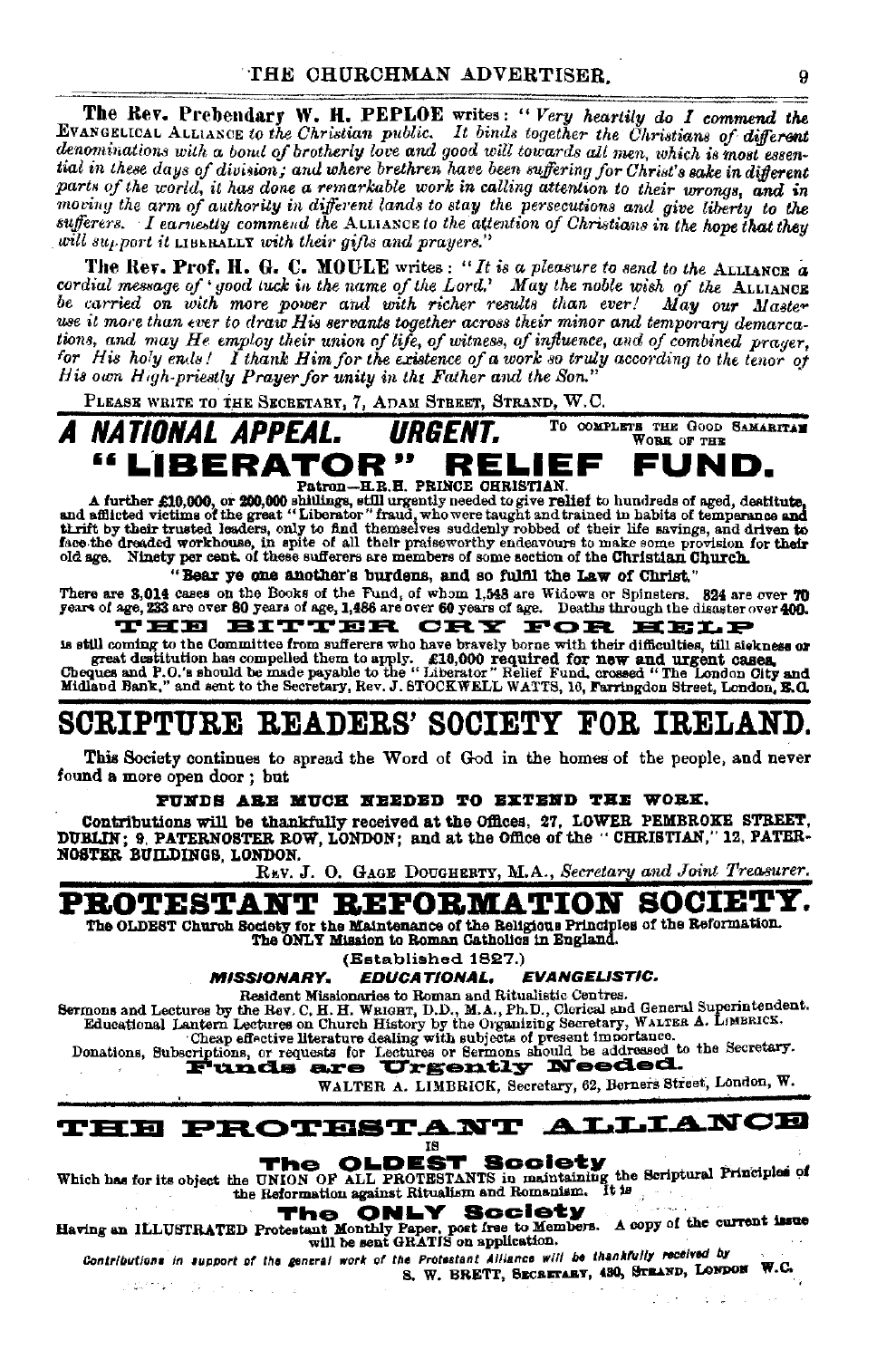

PLEASE HELP THE **FATHERLESS CHILDREN** 

Treasurer: HORACE BROOKS MARSHALL, Esq., M.A., J.P., D.L. Bankers: LONDON JOINT STOCK BANK, Ltd., Princes St., E.O. Secretary : ALEXANDER GRANT.

Patron: HER MAJESTY THE QUEEN.

Founded 1758. 5,500 Children (of both sexes) have been Trained. 500 are now being Maintained and Educated. Children are received from Infanct to 11 years of age, and are retained until 14 or 15. Funds urgently needed. Senior School: HAVERSTOCK HILL, MAITLAND PARK, N.W.<br>Junior School: ALEXANDRA ORPHANAGE, HORNSEY RISE, N.

Offices: 73, Cheapside, London, E.C.

Convalescent Home: HAROLD ROAD, MARGATE.

#### RELIEF OR OF PERSEGI **!!! E!!!**

**FAILURE** of the **SPRING RAINS** has caused acute distress and illness among the poor Jews at Jerusalem. We are giving Water and Food to some hundreds, and employing seventy men at Abraham's Vineyard.

**FUNDS GREATLY NEEDED** for Employment and for Relief till

rain comes next October.

Hon. Treasurer: F. A. BEVAN, 54, LOMBARD STREET, E.C. Secretary: E. A. FINN, 41, PARLIAMENT STREET, S.W.

## ECCLESIASTICAL INSURANCE OFFICE. LIM.

**GLASS INSURANCE.** BURGLARY INSURANCE. FIRE INSURANCE.

The Surplus Profits are devoted to Institutions, etc., for the benefit of the Clergy and of Church objects. The Surplus Fronts are devoted to instatutions, etc., for the ceneral of the Clergy and of  $\pm$ 33,000 has been so distributed, including  $\pm$ 3,000 to the Queen Victoria Clergy Fund.<br>For Information and Forms, apply at the

#### INSTITUTION. CLERGY PENSIONS INCORPORATED 1892. FOUNDED 1886.

Joint Presidents.-The ARCHBISHOP OF CANTERBURY.

The ARCHBISHOP OF YORK. The distinguishing characteristic of the sheme of the Institution may be concisented of the such as well as well as the method of the sheme of the Institution for themselves or their families, exercise self-help by making

1. Clergy Pensions Fund; 2. Sickness Fund; 3. Personal Accident Fund; 4. Widows and Orphans Fund; 5. Daughters Fund; 6. Other Benefits Fund.

Orphans rund; v. Dauguwas rund; v. Denter Delayer and Corner and Forms, apply at the Joint Offices of the Ecclesiastical Insurance Office,<br>Lim., and the Clergy Pensions Institution, 11, Norfolk Street, Strand, London, W.C.

### THE MISSIONS TO SEAMEN. Patron: HIS MAJESTY THE KING.



Vice-Patrons:<br>H.R.H. THE DUKE OF CORNWALL AND YORK,

K.G. THE FOUR ARCHBISHOPS, THE BISHOPS, etc.<br>Labours afloat and

ashore, at home and abroad, among seamen of all classes and nations, fishermen, bargemen, and emigrants. Seventy-three harbours

are occupied. Expenditure in 1900, 249,166.<br>
Increased Contributions and Offertories, ure-<br>
gently needed, should be forwarded to the Secretary,<br>
Commander W. Davgow, R.N., 11, Buckingham St.,<br>
Commander W. Davgow, R.N., 1 Strand, London, W.C.

## THE LONDON & SUBURBAN BANK, Ltd.,

22, Henrietta Street, Covent Garden, W.C.

The Bank opens Current Accounts upon approved introductions.

Interest at 2<sup>1</sup> per cent. allowed on minimum<br>monthly balances when not drawn below £20.

Dividends, Coupons, etc., collected free of charge.<br>Dividends, Coupons, etc., collected free of charge.<br>Approved Bills Discounted.<br>The Purchase or Sale of Securities undertaken.

Moneys received on Deposit at from 3 to 4} per cent.

Every consideration given to the encouragement of thrift, both by the acceptance of small sums on<br>Deposit, and by affording special facilities to the<br>clergy and others in charge of parochial funds,<br>charities, etc., for the deposit and withdrawal of such moneys.

ALFRED B. HARDING Managing Director.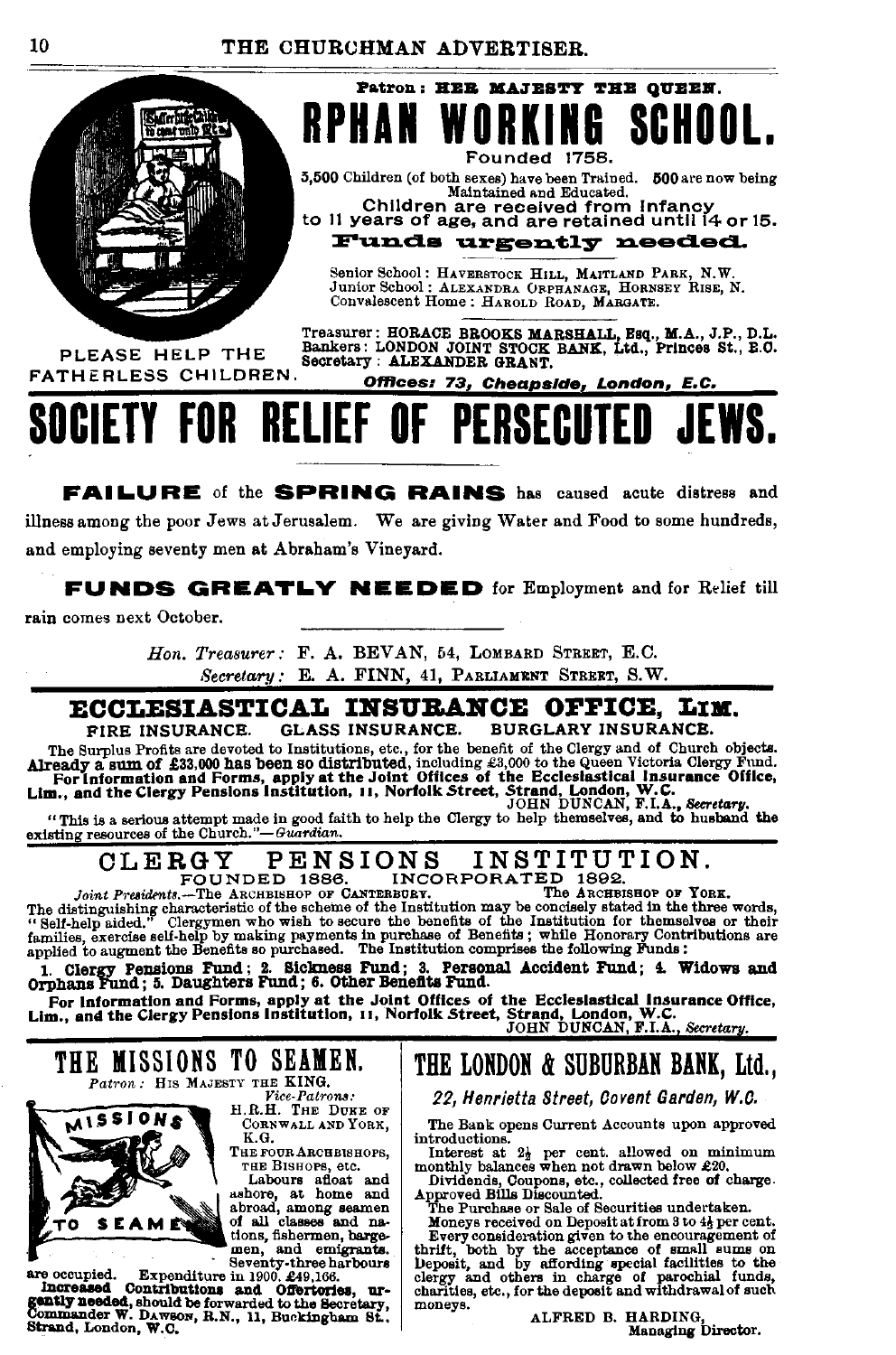### THE NILE.

COOK'S Modern and splendidly equipped STEAMERS leave CAIRO for LUXOR, ASSOUAN and THE SECOND CATARACT, regularly during the Egyptian Tourist Season – NOVEMBER to MARCH—affording opportunities to visit all the temples, mood

FREQUENT SAILINGS. MODERATE FARES.

COMBINED BOOKINGS by Egyptian and Soudan Railways and Cook's steamers at special Rates to ALL POINTS in UPPER EGYPT and to KHARTOUM.

NEW and luxuriously furnished STEAMERS and STEEL DAHABEAHS, of various sizes, ON HJRE for private parties.

For detailed information see special Programme, with Maps and Plans, on application to

THOS. COOK & SON, LUDGATE CIRCUS, LONDON, or any Branch Office or Agency.

## **BOOKS PURCHASED**

In response to many applications from *persons in different parts of the country*, MR. Possesses all the constituents necessary for the ELLIOT STOCK has arranged to Purchase<br>Libraries and Cases of Books from those who wish to dispose of them. On receipt of a list of the Books for Disposal, an estimate of their **Sold in time, 16 oz.** for 1/•.<br>
value will be forwarded, and the agreed Send 3d for postage of 1-1b sample, mention*value will be forwarded, and the agreed* Send 3d. for postage of *i*·lb. sam<br> **am**ount will be paid in cash, or given in new summon ing this magazine. *whount will be paid in cash, or given in new* **regional contract the magazine.** The magazine. In this magazine.

**"FRAME·FOOD."** ELLIOT STOCK, 62, Paternoster Row, London, E.C.







SOUTHAMPTON BUILDINGS, CHANCERY LANE, LONDON, W.C.

**CURRENT ACCOUNTS.** DEPOSIT ACCOUNTS.<br>on the minimum monthly balances,  $\mathbf{Q}$  % 21 % on Deposits, repayable on  $2\frac{1}{2}$  %  $2$  % on the minimum monthly balances,  $2$  %  $2\frac{1}{2}$  %

### STOCKS AND SHARES.

Stocks and Shares purchased and sold for customers.

The BIRKBECK ALMANACK, with full particulars, post free.

FRANCIS RAVENSCROFT, Manager.